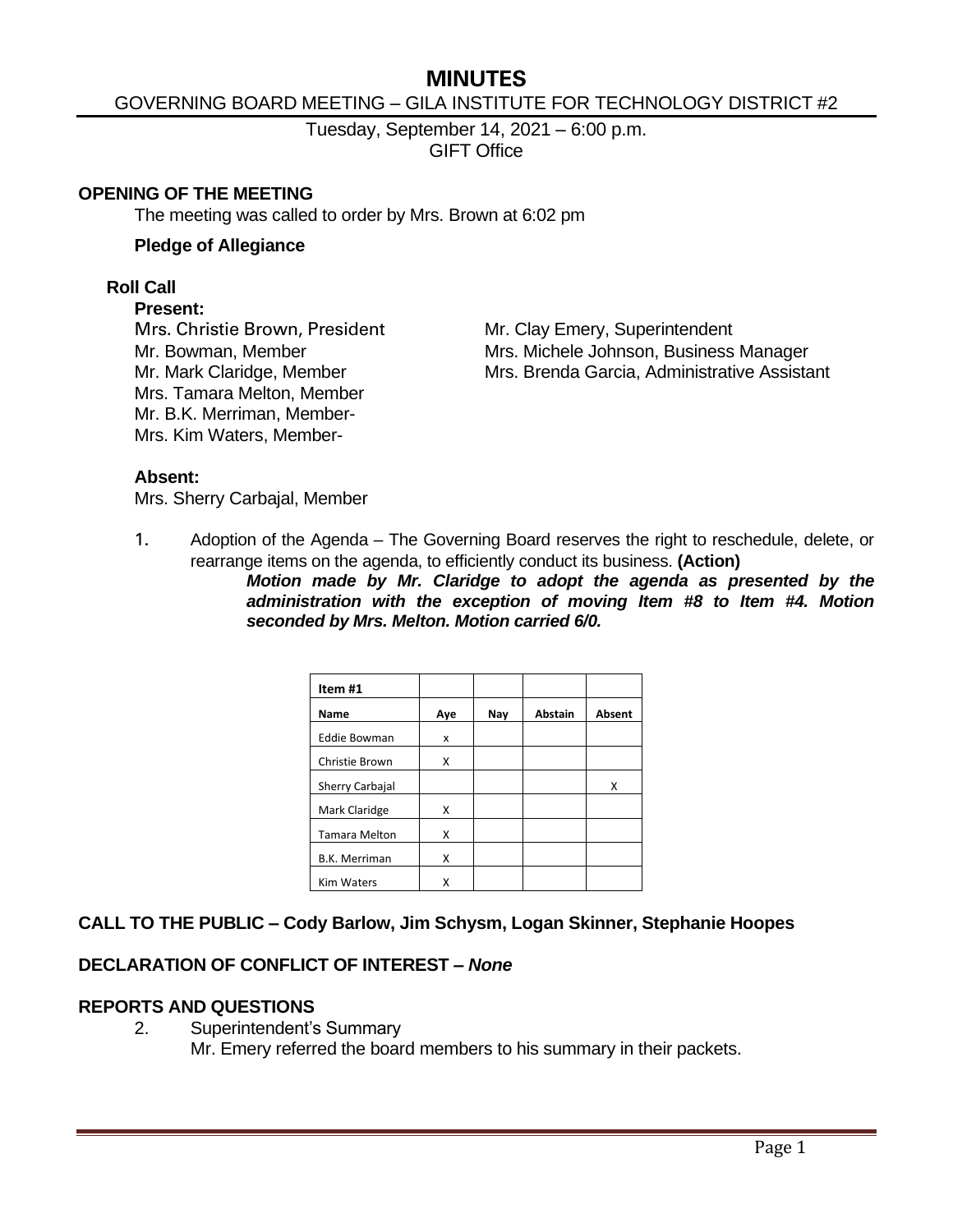### **CONSENT AGENDA – Action**

Approval of routine payroll and expense vouchers/routine matters

- 3. Approval of Minutes of the August 10, 2021, Regular Meeting.
	- Recommendation to approve/ratify financial matters**.**
		- A. Payroll and expense vouchers.
		- B. Cash balance reports.

*Motion made by Mrs. Waters to approve the consent agenda items as presented. Motion seconded by Mr. Bowman. Motion carried 6/0.*

| Item #3              |     |     |                |               |
|----------------------|-----|-----|----------------|---------------|
| Name                 | Aye | Nay | <b>Abstain</b> | <b>Absent</b> |
| <b>Eddie Bowman</b>  | x   |     |                |               |
| Christie Brown       | X   |     |                |               |
| Sherry Carbajal      |     |     |                | x             |
| Mark Claridge        | X   |     |                |               |
| <b>Tamara Melton</b> | x   |     |                |               |
| <b>B.K. Merriman</b> | x   |     |                |               |
| <b>Kim Waters</b>    | Χ   |     |                |               |

### **LEGAL/FINANCIAL**

### **New Business**

4. Discussion and consideration of a motion to convene a public hearing pursuant to A.R.S. §15-905:

The purpose of this Hearing is to Provide the Public the Opportunity for Questions and Discussion of the Maintenance and Operations and Capital Outlay Budget Revision #1 for the 2021-2022 Fiscal Year. Amounts May be Reapportioned Based on the Budgetary Needs of the District. **(Action)**

*Motion made by Mr. Claridge to convene to a public hearing to discuss the Maintenance and Operations and Capital Outlay Budget. Motion seconded by Mrs. Waters. Motion carried 6/0.*

| Item #4              |     |     |                |               |
|----------------------|-----|-----|----------------|---------------|
| Name                 | Aye | Nay | <b>Abstain</b> | <b>Absent</b> |
| <b>Eddie Bowman</b>  | X   |     |                |               |
| Christie Brown       | X   |     |                |               |
| Sherry Carbajal      |     |     |                | x             |
| Mark Claridge        | X   |     |                |               |
| <b>Tamara Melton</b> | X   |     |                |               |
| <b>B.K. Merriman</b> | X   |     |                |               |
| <b>Kim Waters</b>    | Χ   |     |                |               |

5. Hearing to provide the public the opportunity for questions and discussion of the Maintenance and Operations and Capital Outlay Budget Revision #1 for the 2021- 2022 Fiscal Year. **(Hearing Only)**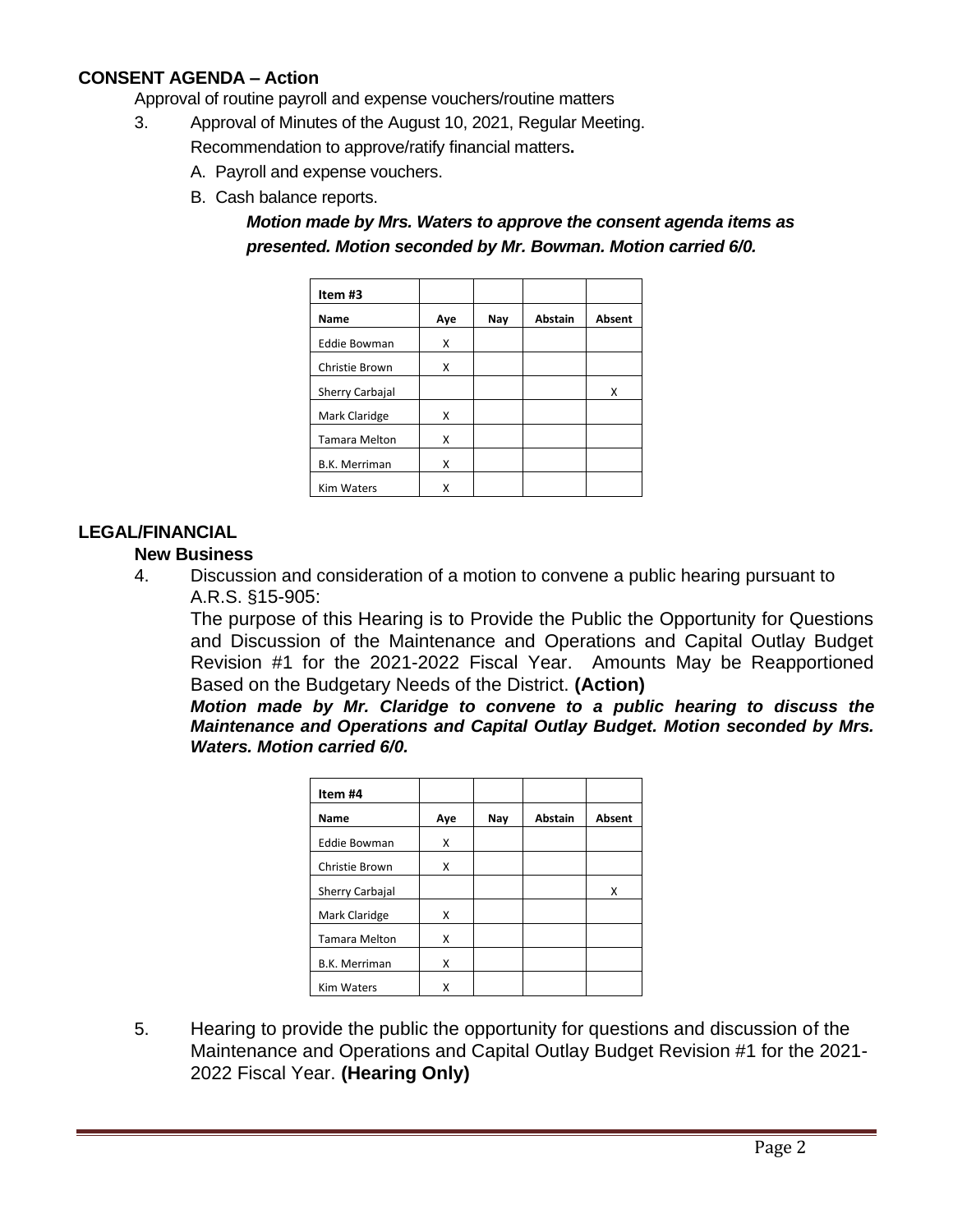6. Discussion and consideration of a motion to close the Public Hearing and return to Regular Session. **(Action)**

*Motion made by Mr. Bowman to close the Public Hearing. Motion seconded by Mr. Claridge. Motion carried 6/0.*

| Item #6              |     |     |         |        |
|----------------------|-----|-----|---------|--------|
| Name                 | Aye | Nay | Abstain | Absent |
| <b>Eddie Bowman</b>  | X   |     |         |        |
| Christie Brown       | X   |     |         |        |
| Sherry Carbajal      |     |     |         | Χ      |
| Mark Claridge        | X   |     |         |        |
| <b>Tamara Melton</b> | X   |     |         |        |
| <b>B.K. Merriman</b> | X   |     |         |        |
| <b>Kim Waters</b>    | x   |     |         |        |

7. Discussion and consideration of a motion to adopt the Budget Revision #1 for the 2021-2022 fiscal year. **(Action)**

*Motion made by Mr. Claridge to adopt the Budget Revision. Motion seconded by Mrs. Waters. Motion carried 6/0.*

| Item #7              |     |     |                |               |
|----------------------|-----|-----|----------------|---------------|
| Name                 | Aye | Nay | <b>Abstain</b> | <b>Absent</b> |
| <b>Eddie Bowman</b>  | X   |     |                |               |
| Christie Brown       | X   |     |                |               |
| Sherry Carbajal      |     |     |                | Χ             |
| Mark Claridge        | x   |     |                |               |
| <b>Tamara Melton</b> | x   |     |                |               |
| <b>B.K. Merriman</b> | X   |     |                |               |
| <b>Kim Waters</b>    | x   |     |                |               |

8. Approval of new Air Transportation Program and \$15,000 start up monies, Pima High School **(Action)**

**Motion made by Mrs. Melton to approve the Air Transportation Program and start up monies for the Air Transportation Program. Motion seconded by Mr. Bowman. Motion carried 6/0.**

| Item #8              |     |     |                |        |
|----------------------|-----|-----|----------------|--------|
| Name                 | Aye | Nay | <b>Abstain</b> | Absent |
| <b>Eddie Bowman</b>  | X   |     |                |        |
| Christie Brown       | X   |     |                |        |
| Sherry Carbajal      |     |     |                | Χ      |
| Mark Claridge        | X   |     |                |        |
| <b>Tamara Melton</b> | X   |     |                |        |
| <b>B.K. Merriman</b> | X   |     |                |        |
| <b>Kim Waters</b>    | x   |     |                |        |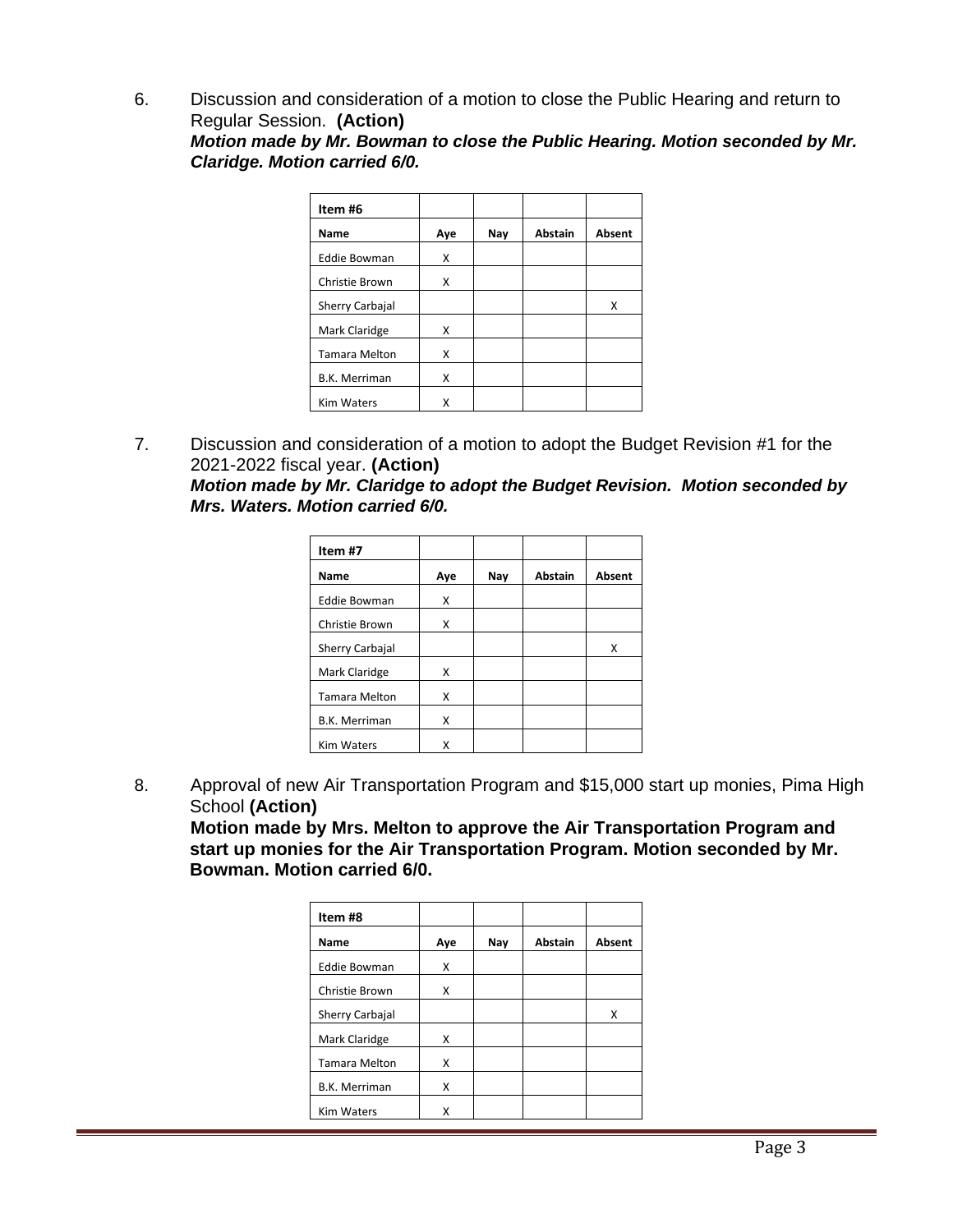9. Approval of contract with C. Cristine Swan for Annual Financial Audit and Compliance Services for the years ended June 30, 2021-23. **(Action) Motion made by Mrs. Melton to approve the contract with C. Cristine Swan for Annual Financial Audit and Compliance Services. Motion seconded by Mr. Merriman. Motion carried 6/0. Rationale: Successful experience and working relationship with Ms. Swan. Very thorough and effective. Lower bid had high amount of hourly add on's, projected to ultimately be a higher cost**

| Item #9              |     |     |                |               |
|----------------------|-----|-----|----------------|---------------|
| Name                 | Aye | Nay | <b>Abstain</b> | <b>Absent</b> |
| <b>Eddie Bowman</b>  | X   |     |                |               |
| Christie Brown       | x   |     |                |               |
| Sherry Carbajal      |     |     |                | x             |
| Mark Claridge        | x   |     |                |               |
| <b>Tamara Melton</b> | X   |     |                |               |
| <b>B.K. Merriman</b> | X   |     |                |               |
| <b>Kim Waters</b>    | X   |     |                |               |

10. Discussion and consideration to attend ASBA Graham/Greenlee County Meeting November 3, 2021, virtual event. **(Action) Motion made by Mr. Claridge to approve attendance to the ASBA Graham/Greenlee County Meeting. Motion seconded by Mrs. Melton. Motion carried 6/0.**

| Item #10             |     |     |                |               |
|----------------------|-----|-----|----------------|---------------|
| Name                 | Aye | Nay | <b>Abstain</b> | <b>Absent</b> |
| <b>Eddie Bowman</b>  | X   |     |                |               |
| Christie Brown       | X   |     |                |               |
| Sherry Carbajal      |     |     |                | x             |
| Mark Claridge        | X   |     |                |               |
| <b>Tamara Melton</b> | X   |     |                |               |
| <b>B.K. Merriman</b> | X   |     |                |               |
| <b>Kim Waters</b>    | Χ   |     |                |               |

11. Discussion and consideration to attend ASBA Annual Conference in Phoenix, AZ December 16-17, 2021. **(Action) Motion made by Mrs. Waters to approve attendance to the ASBA Annual Conference in Phoenix, AZ. Motion seconded by Mr. Bowman. Motion carried 6/0.**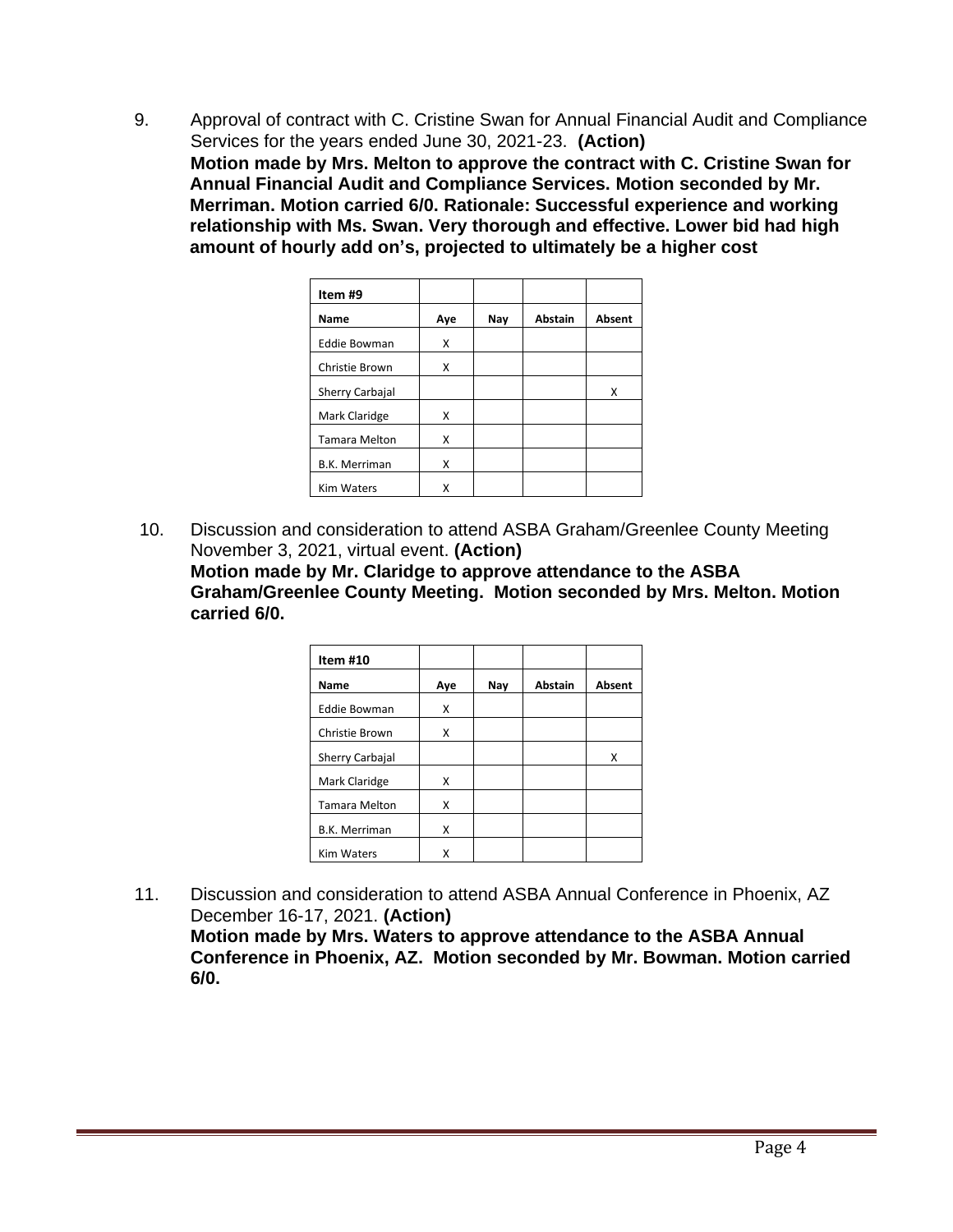| Item $#11$           |     |     |                |               |
|----------------------|-----|-----|----------------|---------------|
| Name                 | Aye | Nay | <b>Abstain</b> | <b>Absent</b> |
| <b>Eddie Bowman</b>  | X   |     |                |               |
| Christie Brown       | X   |     |                |               |
| Sherry Carbajal      |     |     |                | Χ             |
| Mark Claridge        | x   |     |                |               |
| <b>Tamara Melton</b> | X   |     |                |               |
| B.K. Merriman        | X   |     |                |               |
| <b>Kim Waters</b>    | x   |     |                |               |

12. Discussion and consideration that the board nominates a delegate and an alternative delegate to the Arizona School Boards association. **(Action) Motion made by Mr. Claridge to approve Tami Melton delegate to the ASBA. Motion seconded by Mr. Merriman. Motion carried 6/0.**

| Item $#12$           |     |     |                |        |
|----------------------|-----|-----|----------------|--------|
| Name                 | Aye | Nay | <b>Abstain</b> | Absent |
| <b>Eddie Bowman</b>  | X   |     |                |        |
| Christie Brown       | x   |     |                |        |
| Sherry Carbajal      |     |     |                | x      |
| Mark Claridge        | x   |     |                |        |
| <b>Tamara Melton</b> | X   |     |                |        |
| B.K. Merriman        | X   |     |                |        |
| <b>Kim Waters</b>    | Χ   |     |                |        |

- 13**.** Approval of Policy, regulations, and exhibits, first reading/review. **(First Reading Only)**
	- Policy BDF Advisory Committees
	- Policy BEDD Rules of Order
	- Policy BEDH Public Participation at Board Meetings
	- Policy BIB Board Member Development Opportunities, Regulation BIB-R Board Member Development Opportunities
	- Policy DIE Audits / Financial Monitoring
	- Policy DJ Purchasing (Purchasing Ethics Policy)
	- Policy EEAEA Bus Driver Requirements
	- GBGB-R Staff Personal Security and Safety
	- Policy GCB Professional Staff Contracts and Compensation
	- Policy GCF Professional Staff Hiring
	- Policy GCH Professional / Support Staff Orientation and Training
	- Policy GDB Support Staff Contracts and Compensation
	- Policy GDF Support Staff Hiring
	- Policy IC School Year
	- Policy IHA— Basic Instructional Program
		- Exhibit IHA-E Basic Instructional Program